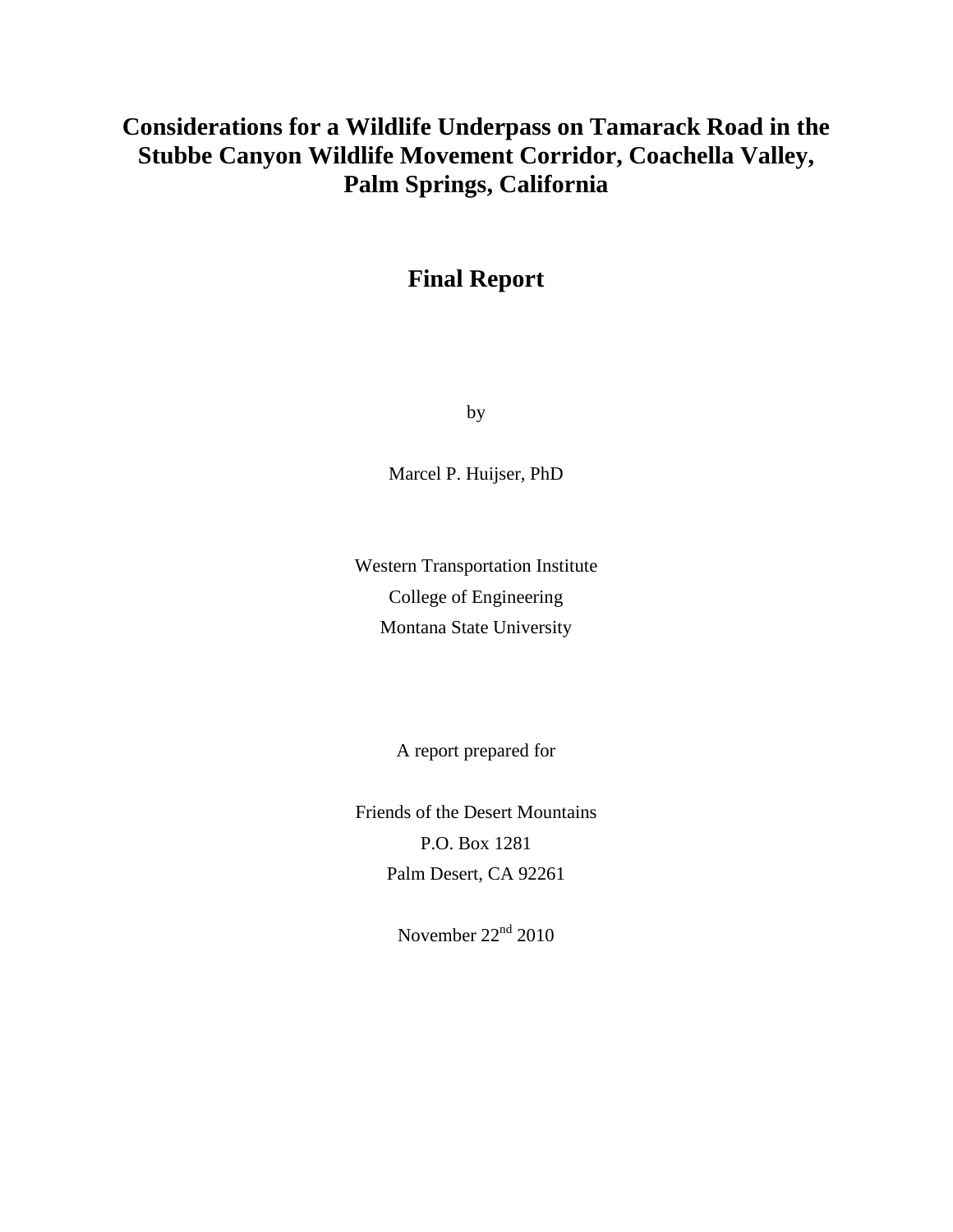| 1. Report No.                                                                                                                                                                                                                          |                                         | 2. Government Accession No.                                                                                                                          | 3. Recipient's Catalog<br>No. |  |  |
|----------------------------------------------------------------------------------------------------------------------------------------------------------------------------------------------------------------------------------------|-----------------------------------------|------------------------------------------------------------------------------------------------------------------------------------------------------|-------------------------------|--|--|
| 4. Title and Subtitle<br>Considerations for a wildlife underpass on Tamarack road in the Stubbe<br>Canyon wildlife movement corridor, Coachella Valley, Palm Springs,<br>California                                                    |                                         | 5. Report Date<br>November 22 <sup>nd</sup> , 2010                                                                                                   |                               |  |  |
|                                                                                                                                                                                                                                        |                                         | 6. Performing Organization Code                                                                                                                      |                               |  |  |
| 7. Author(s)<br>M.P. Huijser                                                                                                                                                                                                           |                                         | 8. Performing Organization Report No.                                                                                                                |                               |  |  |
| 9. Performing Organization Name and Address<br>Western Transportation Institute (WTI-MSU)<br>College of Engineering<br>Montana State University<br>PO Box 174250<br>Bozeman, MT 59717-4250                                             |                                         | 10. Work Unit No.                                                                                                                                    |                               |  |  |
|                                                                                                                                                                                                                                        |                                         |                                                                                                                                                      |                               |  |  |
|                                                                                                                                                                                                                                        |                                         | 11. Contract or Grant No.                                                                                                                            |                               |  |  |
| 12. Sponsoring Agency Name and Address                                                                                                                                                                                                 |                                         | 13. Type of Report and Period Covered                                                                                                                |                               |  |  |
| Friends of the Desert Mountains, P.O. Box 1281, Palm Desert, CA 92261                                                                                                                                                                  |                                         | Advice October 2010                                                                                                                                  |                               |  |  |
|                                                                                                                                                                                                                                        |                                         | 14. Sponsoring Agency Code                                                                                                                           |                               |  |  |
| 15. Supplementary Notes<br>A PDF version of this report is available from WTI's website: http://www.westerntransportationinstitute.org/.                                                                                               |                                         |                                                                                                                                                      |                               |  |  |
| 16. Abstract                                                                                                                                                                                                                           |                                         |                                                                                                                                                      |                               |  |  |
| Palm Springs, California.                                                                                                                                                                                                              |                                         | This manuscript provides considerations for a wildlife underpass on Tamarack road in the Stubbe Canyon wildlife movement corridor, Coachella Valley, |                               |  |  |
| 17. Key Words                                                                                                                                                                                                                          |                                         | <b>18. Distribution Statement</b>                                                                                                                    |                               |  |  |
| Cover, Dimensions, Fence, Habitat connectivity, Highway, Human co-use,<br>Location, Mitigation measures, Mitigation plan, Population viability, Safety,<br>Underpass, Wildlife crossing, Wildlife crossing, Wildlife-vehicle collision |                                         | Unrestricted. This document is available through WTI-MSU.                                                                                            |                               |  |  |
| 19. Security Classif. (of this report)                                                                                                                                                                                                 | 20. Security Classif. (of this<br>page) | 21. No. of Pages                                                                                                                                     | 22. Price                     |  |  |
| Unclassified                                                                                                                                                                                                                           | Unclassified                            | 19                                                                                                                                                   |                               |  |  |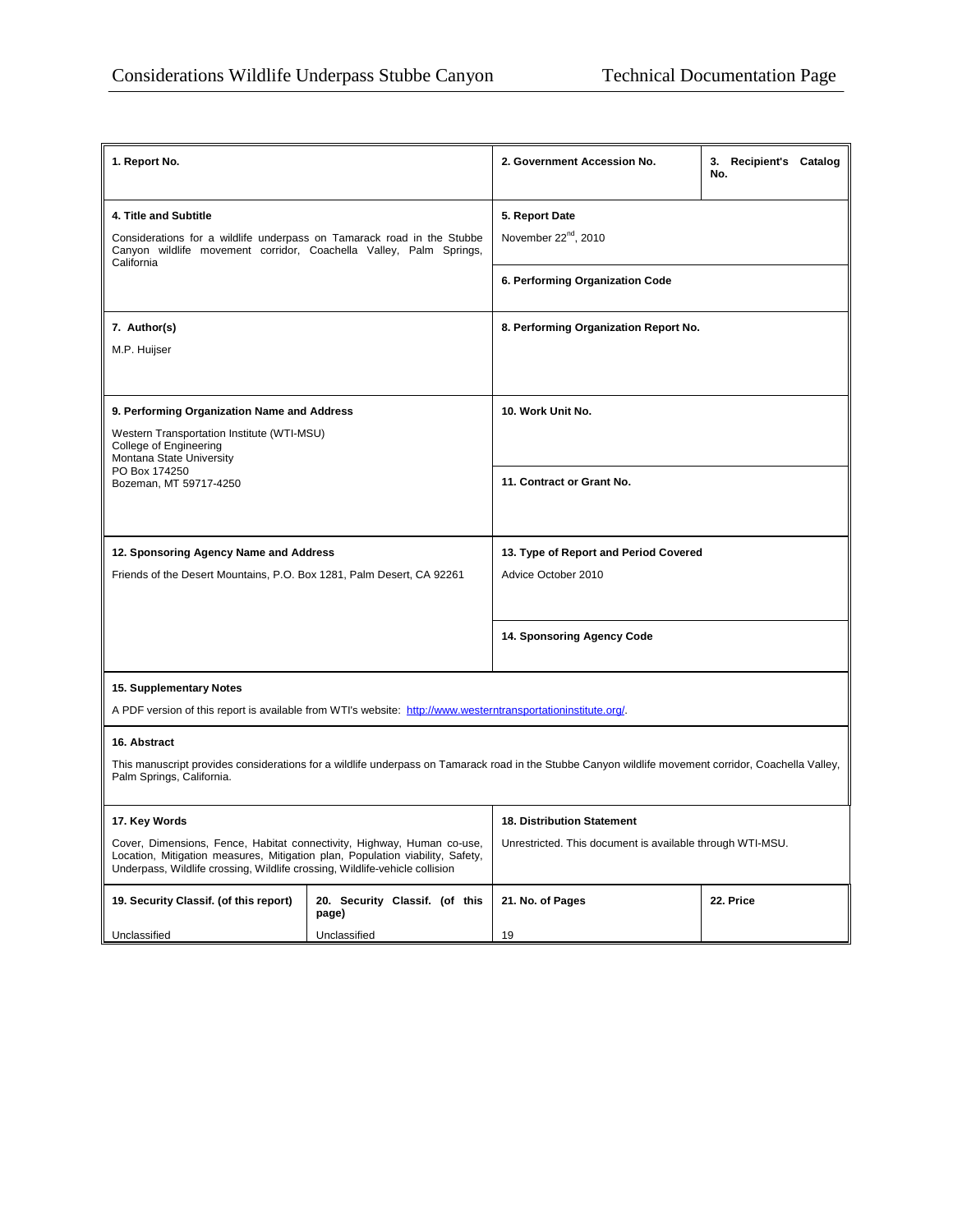## **DISCLAIMER**

This document is disseminated under the sponsorship of Friends of the Desert Mountains in the interest of information exchange. Friends of the Desert Mountains assumes no liability of its contents or use thereof. The contents of this report reflect the views of the author, who is responsible for the facts and accuracy of the data presented herein. The contents do not necessarily reflect the official policies of Friends of the Desert Mountains. Friends of the Desert Mountains does not endorse products of manufacturers. Trademarks or manufacturers' names appear herein only because they are considered essential to the object of this document. This report does not constitute a standard, specification, or regulation.

# **ACKNOWLEDGEMENTS**

The author would like to thank Katie O'Connor (Friends of the Desert Mountains), Bill Havert (Coachella Valley Mountains Conservancy), the sponsor of the workshop (Southern California Edison) and participants of the "Stubbe Wildlife Movement Corridor Stakeholder's Workshop" which took place on 27 October 2010.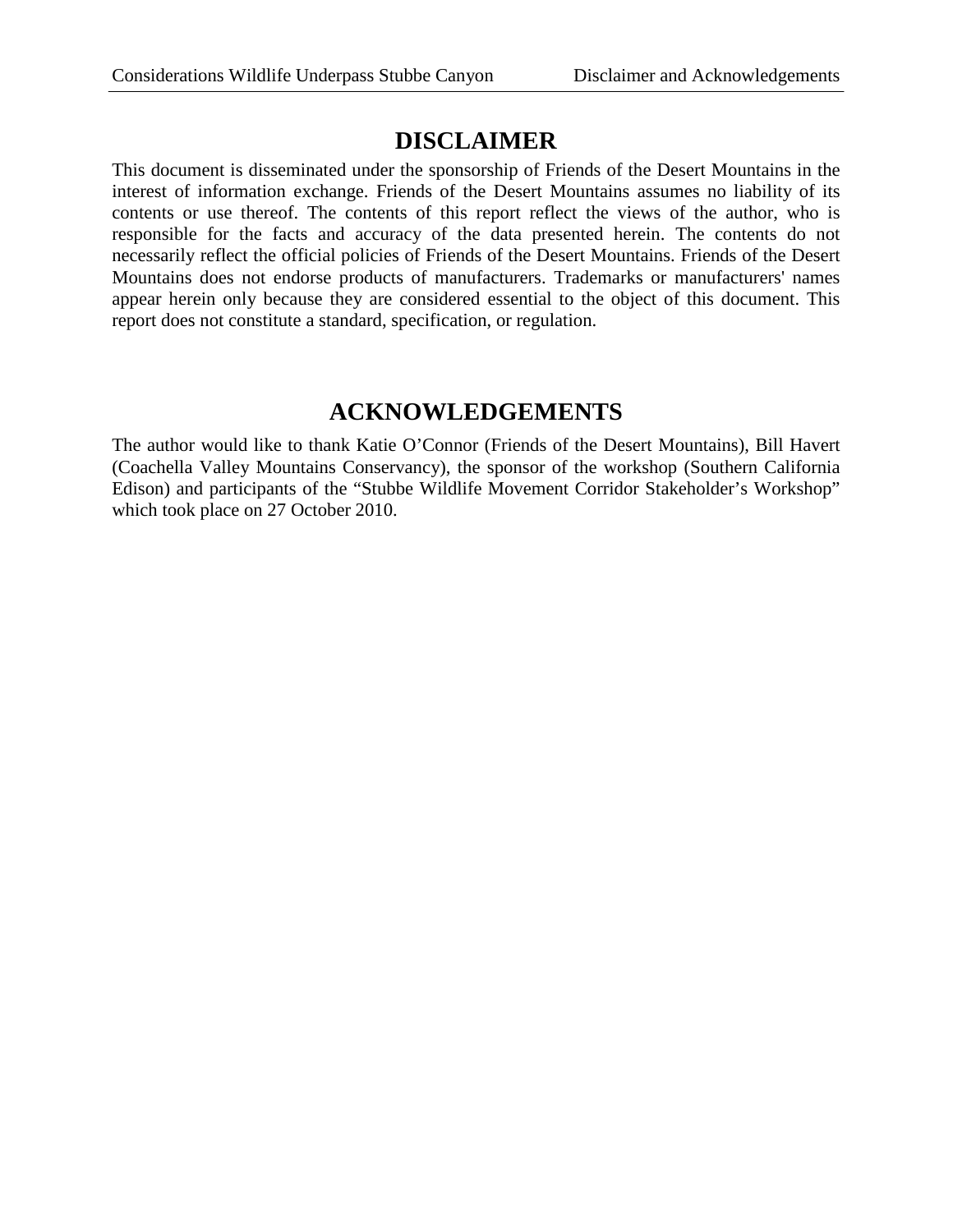# **TABLE OF CONTENTS**

| 1. |      |  |
|----|------|--|
| 2. |      |  |
|    | 2.1. |  |
|    |      |  |
| 3. |      |  |
|    |      |  |
|    |      |  |
|    |      |  |
|    | 3.4. |  |
|    | 3.5. |  |
|    |      |  |
|    |      |  |
|    |      |  |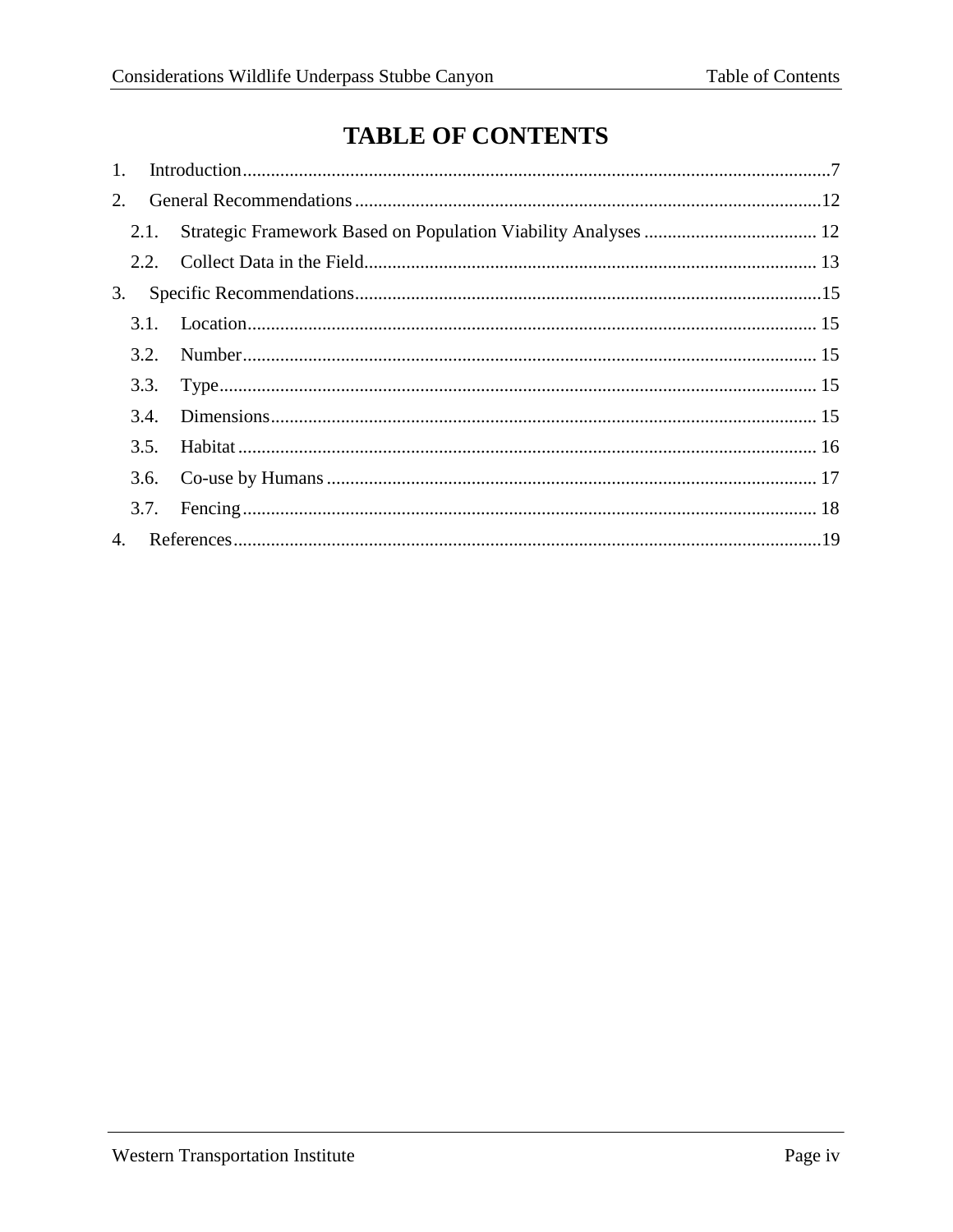# **LIST OF TABLES**

| Table 1.1: Regional ecologists selected 23 focal species for the San Bernardino – San Jacinto |  |  |  |
|-----------------------------------------------------------------------------------------------|--|--|--|
|                                                                                               |  |  |  |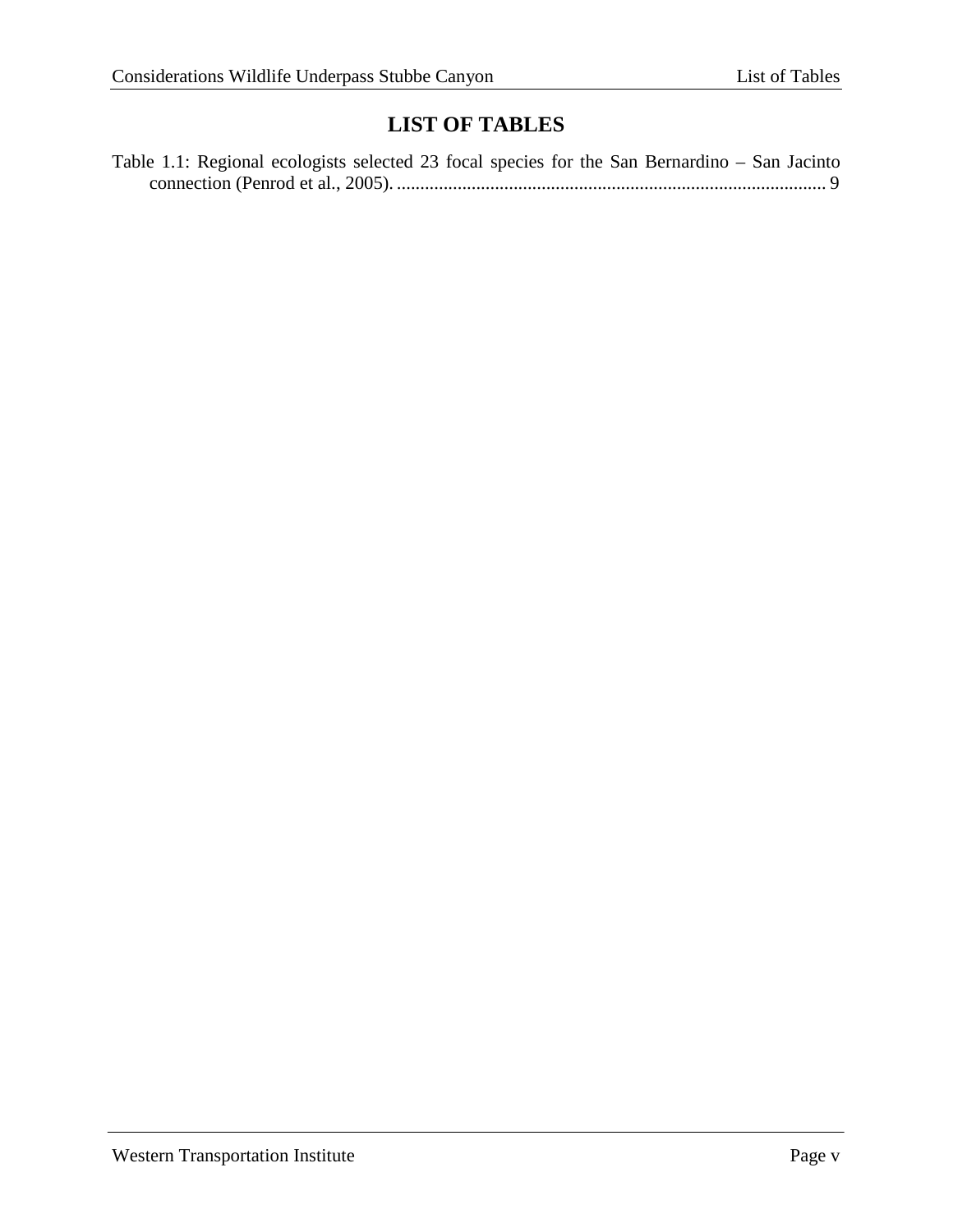# **LIST OF FIGURES**

- [Figure 1.1: The Stubbe Canyon corridor is a corridor between the San Bernardino Mountains and](#page-6-1)  [the San Jacinto Mountains, just west of Palm Springs, CA....................................................](#page-6-1) 7
- [Figure 1.2: The existing bridges \(east and west set\) under the freeway \(I-10\), railroad, and](#page-7-0)  [southern frontage road on the east side of the Stubbe Canyon corridor. The red oval](#page-7-0)  [indicates the location of one or more proposed structures under the northern frontage road](#page-7-0)  [\(Tamarack Rd\). The white arrows indicate possible animal movements through the eastern](#page-7-0)  [and western set of crossing structures.....................................................................................](#page-7-0) 8
- [Figure 1.3: Proposed design of the wildlife crossing structure on Tamarack Rd \(LSA, 2010\).](#page-9-0)  [Reprinted with permission from LSA Associates, Inc. and County of Riverside.](#page-9-0) ............... 10
- [Figure 3.1: A row of tree stumps provides cover for invertebrates, amphibians, reptiles, and small](#page-16-1)  [mammals inside a modifed underpass originally build for traffic alone under a motorway](#page-16-1)  [\(Copyright: Marcel Huijser\). Note that vegetation grows where there is sufficient light and](#page-16-1)  [moisture, including in the median in between the two structures \(one structure per travel](#page-16-1)  [direction\)...............................................................................................................................](#page-16-1) 17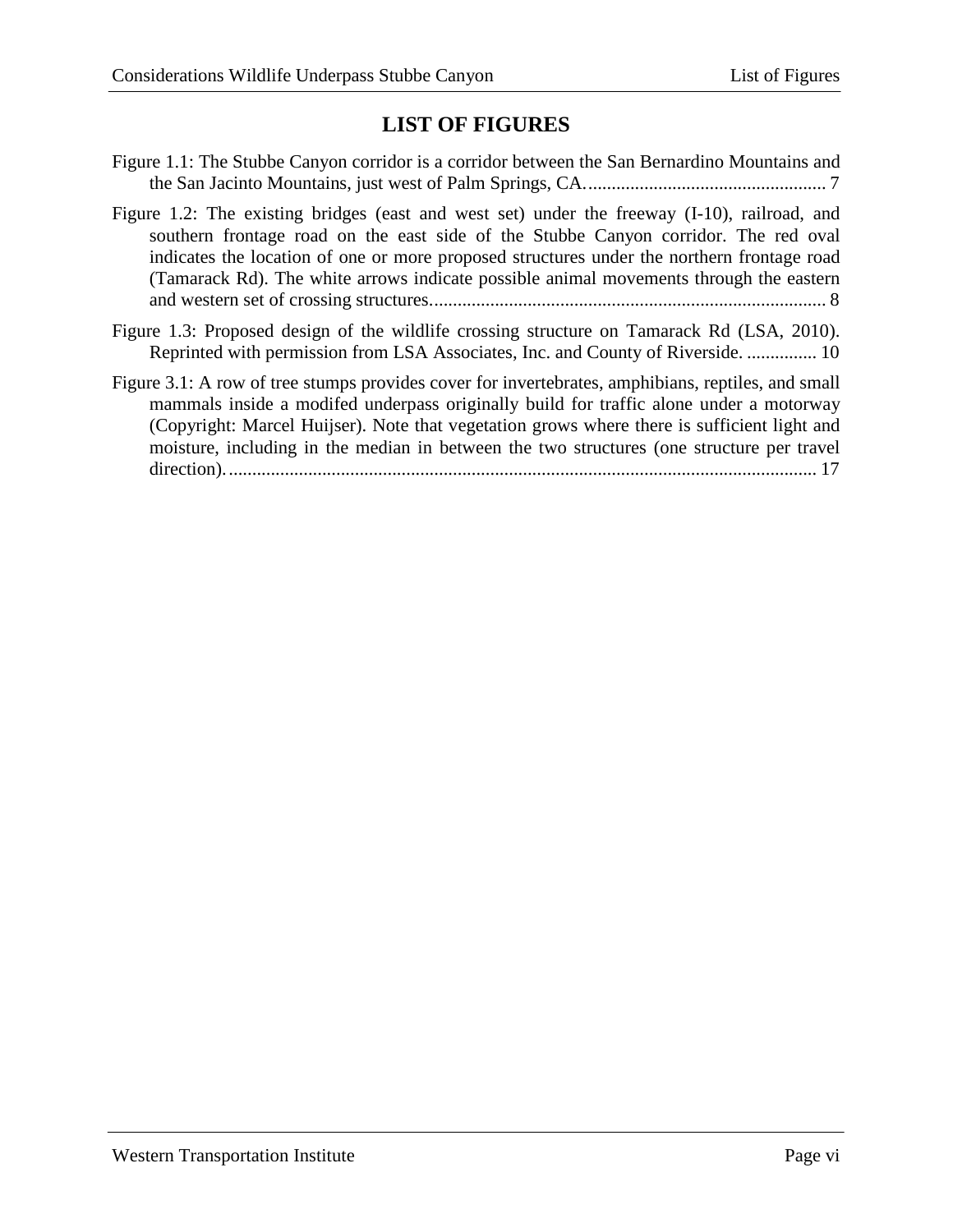# **1. INTRODUCTION**

<span id="page-6-0"></span>The Stubbe corridor is an existing and/or proposed corridor between the San Bernardino Mountains in the north, and the San Jacinto mountains in the south in the Coachella Valley, just west of Palm Springs, California (Figure 1.1). The corridor is intersected by several roads and a railroad (Figure 1.2). There are existing bridges, an eastern and a western set, underneath both directions of travel for I-10, the railroad, and the southern frontage road. Tamarack Rd, the northern frontage road, currently only has a set of three small diameter culverts opposite of the eastern structures. Tamarack Rd currently has no bridges. The existing bridges under the other roads and the railroad allow water from Stubbe Canyon (to the north) to flow southwards under the roads and railroad. In addition, utility companies (water, electricity) and off-road vehicles use the bridges to access areas south of the roads and railroad.

<span id="page-6-1"></span>

Figure 1.1: The Stubbe Canyon corridor is a corridor between the San Bernardino Mountains and the San Jacinto Mountains, just west of Palm Springs, CA.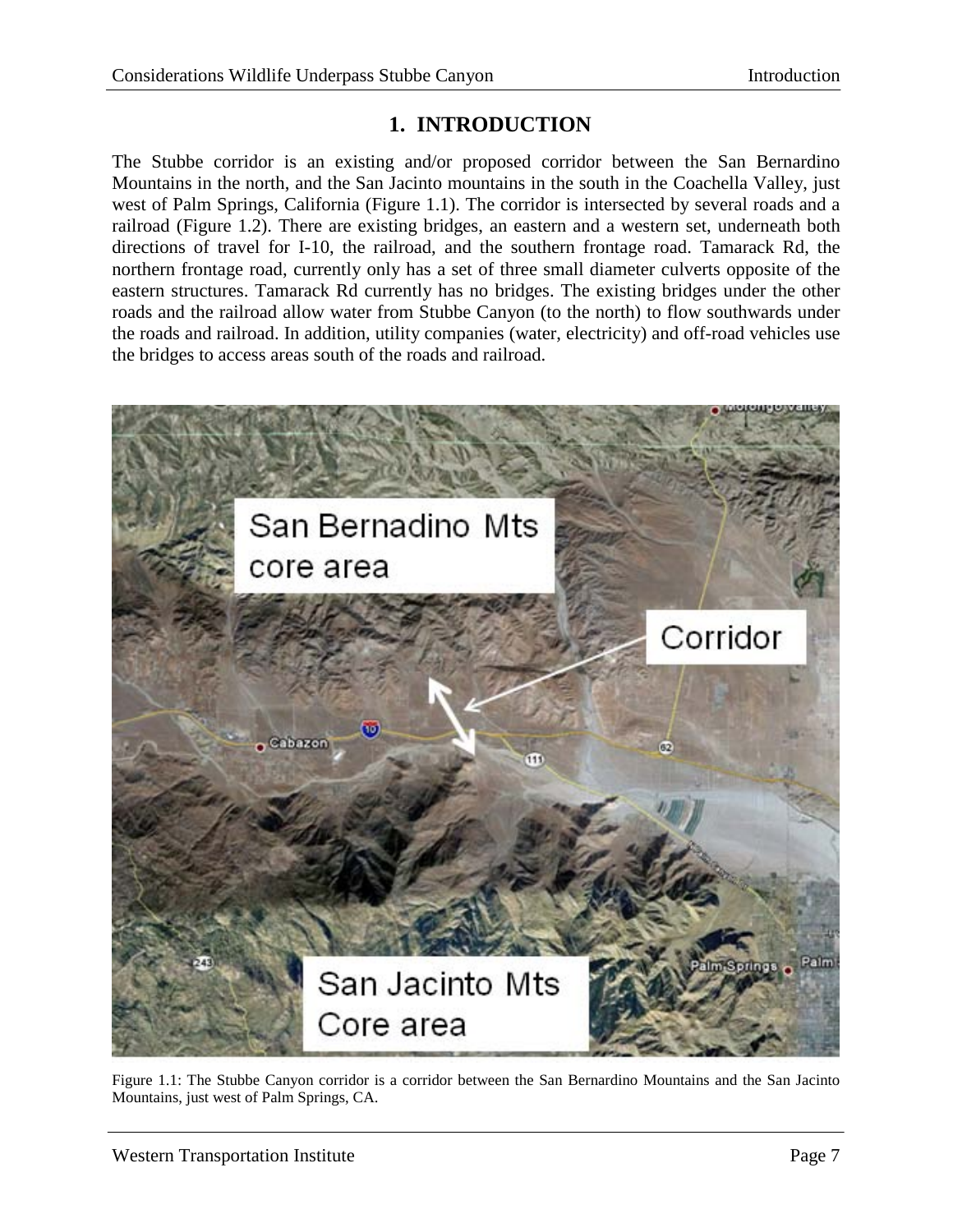

Figure 1.2: The existing bridges (east and west set) under the freeway (I-10), railroad, and southern frontage road on the east side of the Stubbe Canyon corridor. The red oval indicates the location of one or more proposed structures under the northern frontage road (Tamarack Rd). The white arrows indicate possible animal movements through the eastern and western set of crossing structures.

<span id="page-7-0"></span>Development is planned on the west side of Tamarack Rd. This is likely to result in a substantial increase in traffic volume on Tamarack Rd, and in the future Tamarack Rd may eventually be upgraded from two lanes to four lanes.

A range of plant and animal species have been identified for which the connectivity between the San Bernardino Mountains and the San Jacinto Mountains should be maintained or improved through corridors, including the Stubbe Canyon corridor (Table 1.1). Note that not all of the species listed in Table 1.1 are expected to use the Stubbe Canyon corridor. Also note that the Stubbe Canyon corridor is likely to be important for the desert tortoise (*Gopherus agassizii*) and bobcat (*Lynx rufus*), two species not listed in Table 1.1.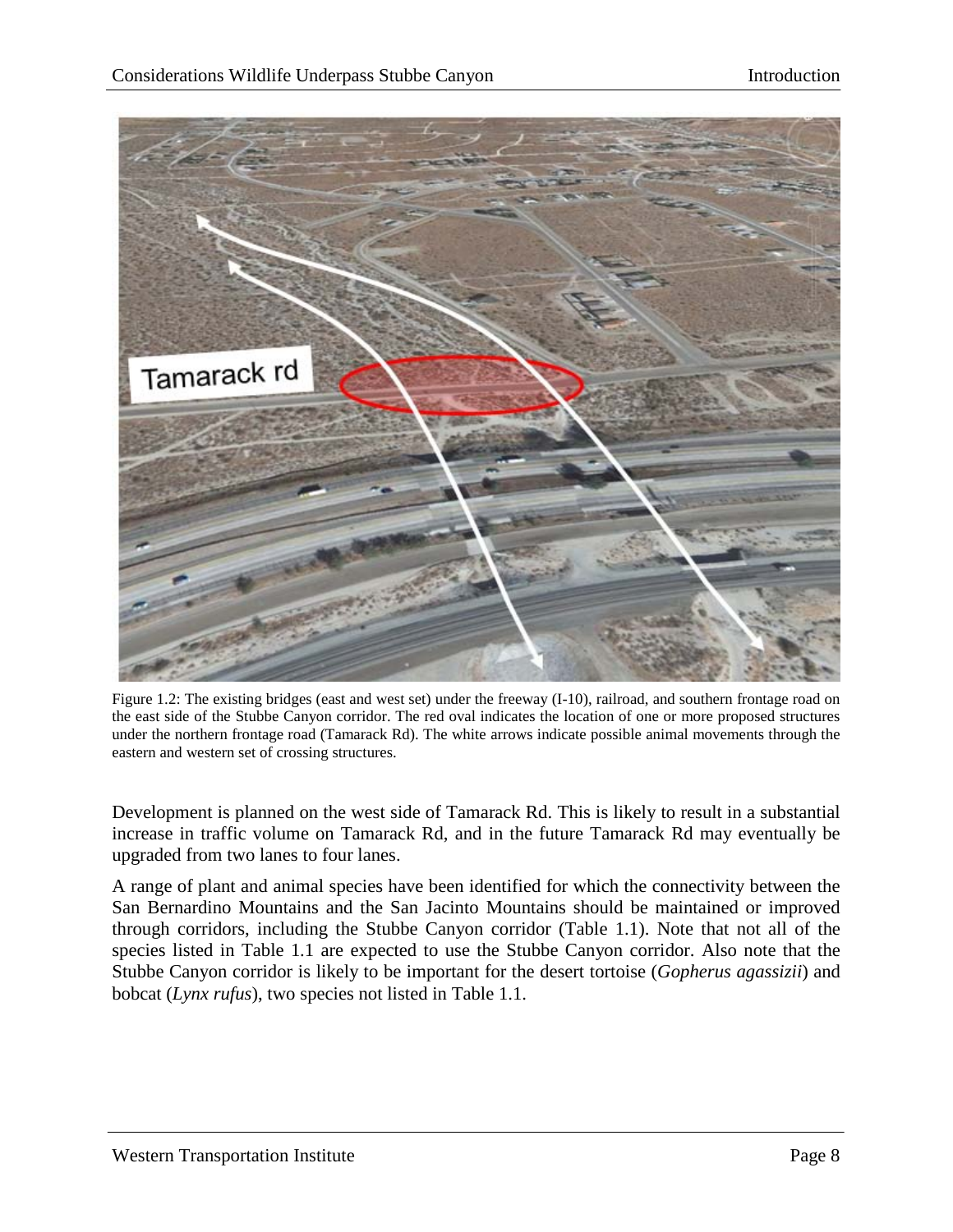<span id="page-8-0"></span>Table 1.1: Regional ecologists selected 23 focal species for the San Bernardino – San Jacinto connection (from Penrod et al., 2005).

| <b>PLANTS</b>                                        |  |  |  |  |
|------------------------------------------------------|--|--|--|--|
| Dodecahema leptoceras (slender-horned spineflower)   |  |  |  |  |
| Artemisia californica (California sagebrush)         |  |  |  |  |
| Alnus rhombifolia (white alder)                      |  |  |  |  |
| <b>INVERTEBRATES</b>                                 |  |  |  |  |
| Eleodes armata (desert skunk beetle)**               |  |  |  |  |
| Apodemia mormo (metalmark butterfly)                 |  |  |  |  |
| Callophrys perplexa (green hairstreak butterfly)     |  |  |  |  |
| Pepsis spp. (tarantula hawk)                         |  |  |  |  |
| <b>AMPHIBIANS &amp; REPTILES</b>                     |  |  |  |  |
| Hyla cadaverina (California treefrog)                |  |  |  |  |
| Phrynosoma coronatum (coast horned lizard)           |  |  |  |  |
| Masticophis lateralis (California whipsnake)         |  |  |  |  |
| Crotalus mitchellii (speckled rattlesnake)           |  |  |  |  |
| <b>BIRDS</b>                                         |  |  |  |  |
| Salpinctes obsoletus (rock wren)                     |  |  |  |  |
| Chamaea fasciata (wrentit)                           |  |  |  |  |
| Sitta pygmaea (pygmy nuthatch)                       |  |  |  |  |
| Strix occidentalis (California spotted owl)          |  |  |  |  |
| <b>MAMMALS</b>                                       |  |  |  |  |
| Perognathus longimembris (little pocket mouse)       |  |  |  |  |
| Dipodomys agilis (Pacific kangaroo rat)              |  |  |  |  |
| Dipodomys merriami (Merriam's kangaroo rat)          |  |  |  |  |
| Neotoma macrotis (large-eared woodrat)               |  |  |  |  |
| Ammospermophilus leucurus (Antelope ground squirrel) |  |  |  |  |
| Odocoileus hemionus (mule deer)                      |  |  |  |  |
| Taxidea taxus (American badger)                      |  |  |  |  |
| Puma concolor (mountain lion)                        |  |  |  |  |
| ** Indicates insufficient data to model species.     |  |  |  |  |

Because of the anticipated increase in traffic volume, the county has proposed to build a wildlife crossing structure on Tamarack Rd, opposite the existing eastern set of structures under I-10, railroad, and southern frontage Rd (Figure 1.3). The proposed structure is 24 ft (7.3 m) wide and 7 ft (2.1 m) high. The proposed length of the structure (road width) is 43 ft (13.1 m) which anticipates the potential future widending of Tamarack Rd from two to four lanes (about 10 ft (3.0 m) per lane).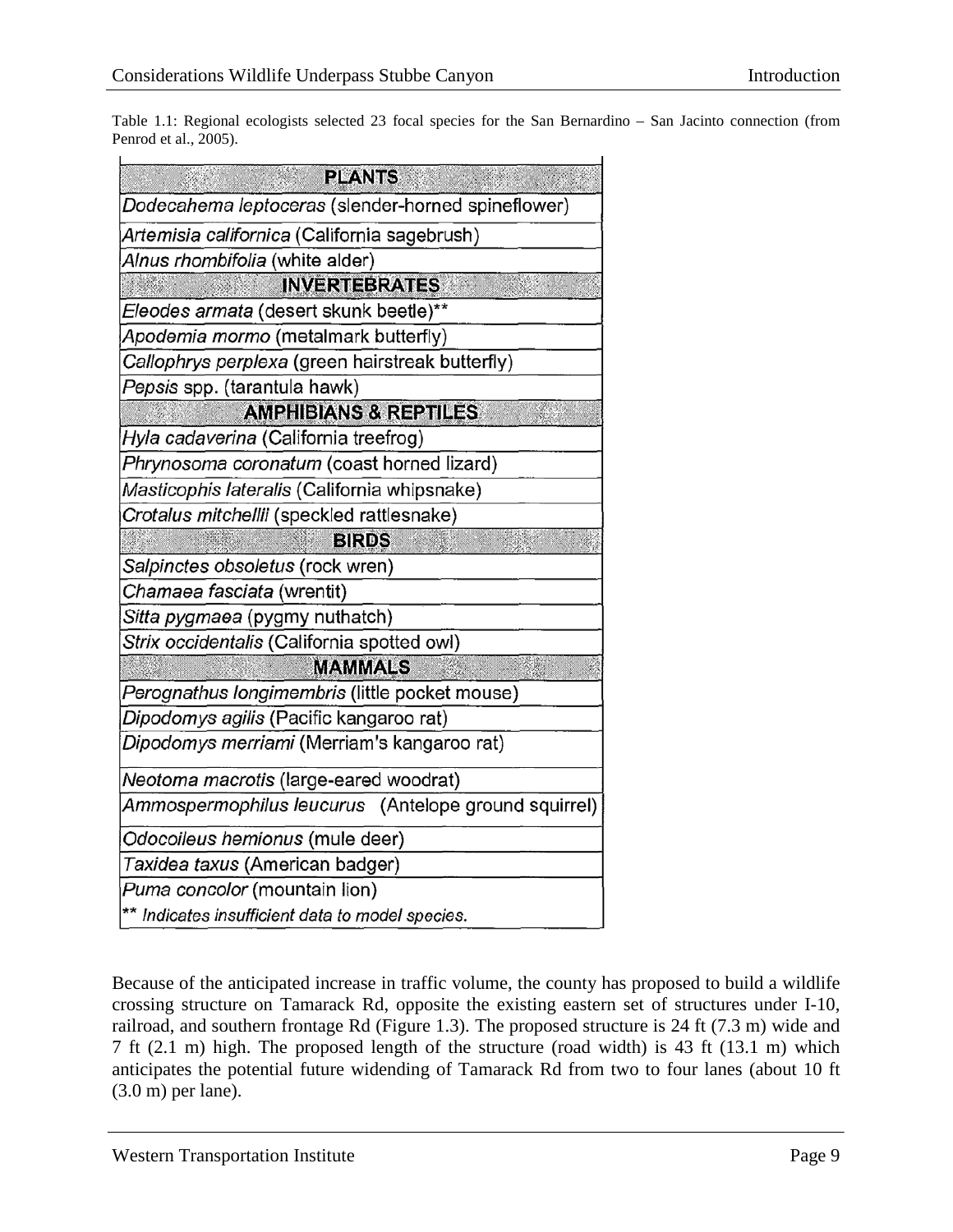

<span id="page-9-0"></span>Figure 1.3: Proposed design of the wildlife crossing structure on Tamarack Rd (LSA, 2010). Reprinted with permission from LSA Associates, Inc. and County of Riverside.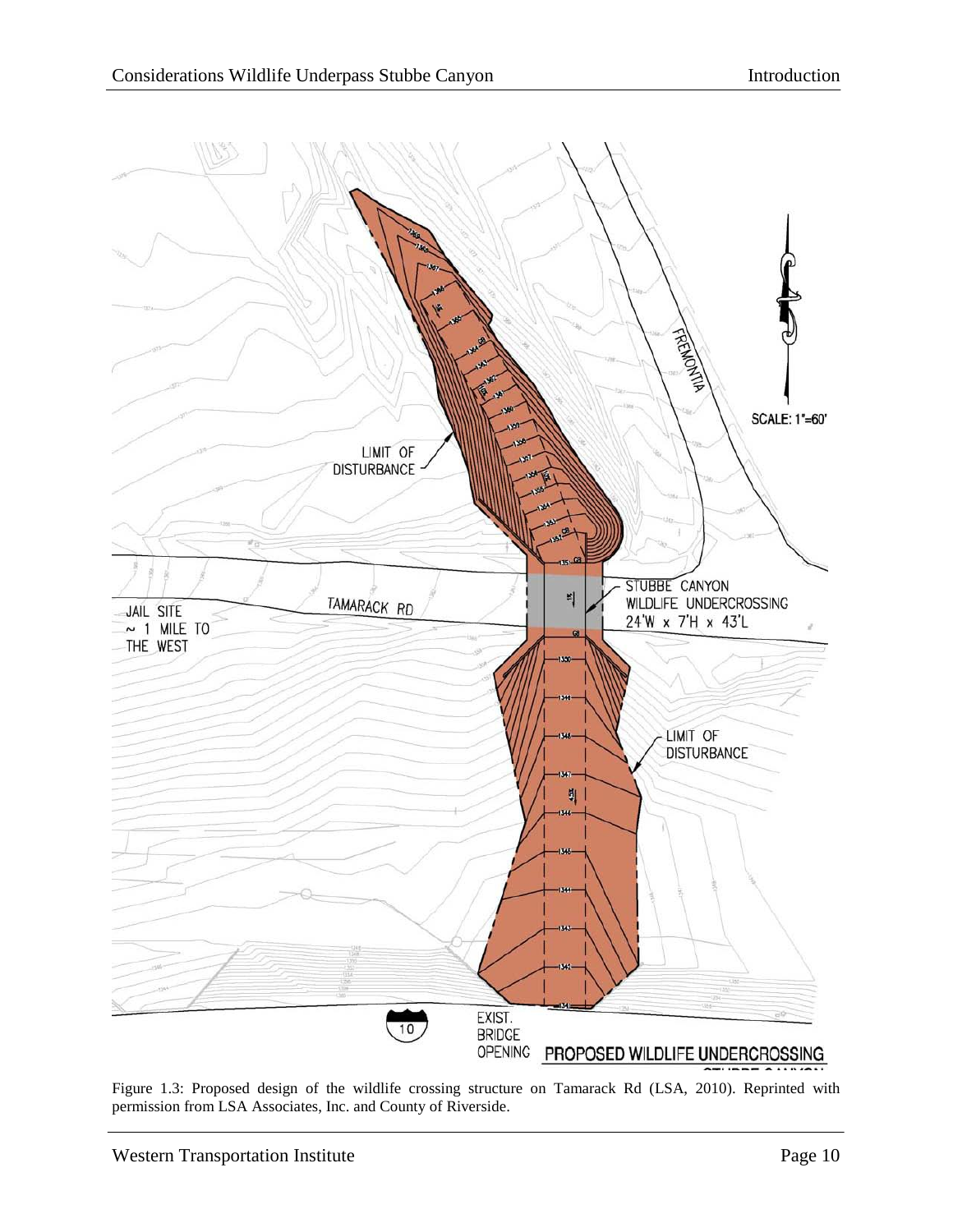Katie O'Connor (Friends of the Desert Mountains) and Bill Havert (Coachella Valley Mountains Conservancy) invited Dr. Marcel Huijser of the Western Transportation Institute at Montana State University to give a presentation at a workshop "Stubbe Wildlife Movement Corridor Stakeholders' Workshop" and provide advice on the proposed crossing structure on Tamarack Rd. The workshop took place on 27 October 2010 and was sponsored by Friends of the Desert Mountains, with grant funding from Southern California Edison. This report provides advice with regard to potential wildlife mitigation associated with transportation infrastructure in the Coachella Valley in general and the Stubbe corridor in specific.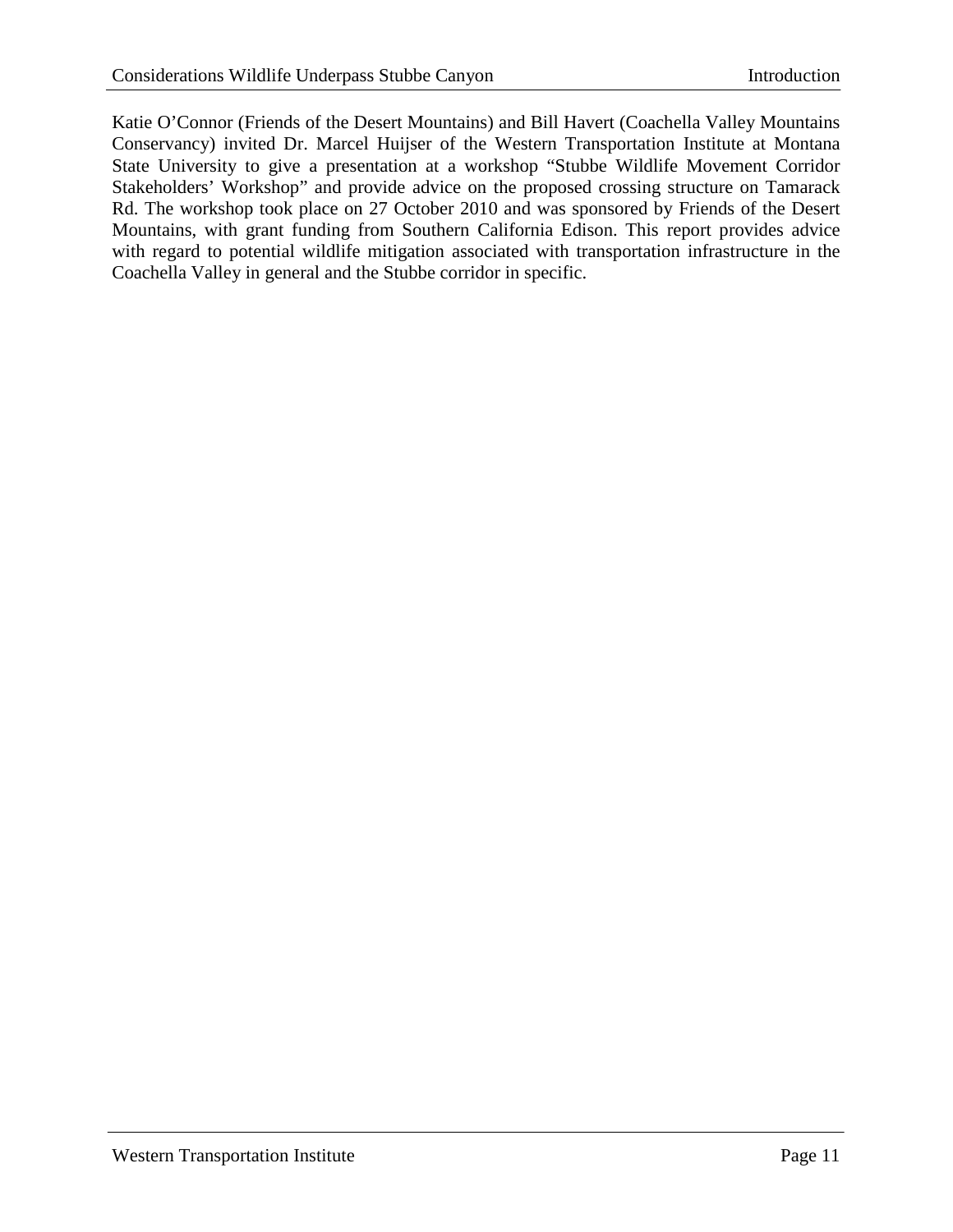# **2. GENERAL RECOMMENDATIONS**

## <span id="page-11-1"></span><span id="page-11-0"></span>**2.1. Strategic Framework Based on Population Viability Analyses**

There are three general approaches to maintaining or restoring viable populations (of selected species) in the valley and surrounding mountain ranges:

- 1. Strategic: you know where core areas and corridors need to be improved, maintained, or established and by how much. You go about these improvements in a logical manner, conducting the work in a certain order so that it always results in the greatest possible benefits. For example, improvement A may have much greater benefit than improvement B, or improvement B only makes sense once improvement A has been implemented also, thus you implement improvement A before improvement B. This approach requires the ability to fully control the efforts aimed at maintaining or restoring viable populations; i.e. a specific program with associated funding needs to be in place and needs to be administered strategically.
- 2. Opportunistic within a strategic framework: You know where core areas and corridors need to be improved, maintained, or established and by how much. However, the order in which the improvements are implemented depends largely on external conditions. For example, while improvement A may have much greater benefit than improvement B, or while improvement B only makes sense once improvement A has been implemented also, you may still implement improvement B when the opportunity presents itself, regardless of whether improvement A has been implemented already.
- 3. Opportunistic without a strategic framework: You do not know where core areas and corridors need to be improved, maintained, or established or by how much. The order in which the improvements are implemented depends largely on external conditions. You implement improvements whenever an opportunity presents itself, but you do not know if and how much the improvements will ever really contribute to maintaining or restoring viable populations.

The strategic framework could be the result of a series of population viability analyses for selected species. If we restrict ourselves to reducing the negative impacts of roads, railroads, and traffic on wildlife populations, we need to know how many safe crossing opportunities should be provided for, at what locations, what type, and what dimensions, and whether and where they should be combined with wildlife fencing. Population viability analyses can help answer these questions. For example, one can compare different scenarios (different levels of mitigation) and compare their effect on the population viability of selected species. Possible scenarios are:

- 1. The current situation, without mitigation;
- 2. The projected future situation with increased roads, road widths, and traffic volume, without mitigation;
- 3. A theoretical scenario where roads and traffic are absent (compared to the first two scenarios this then demonstrates the effect of roads and traffic), and;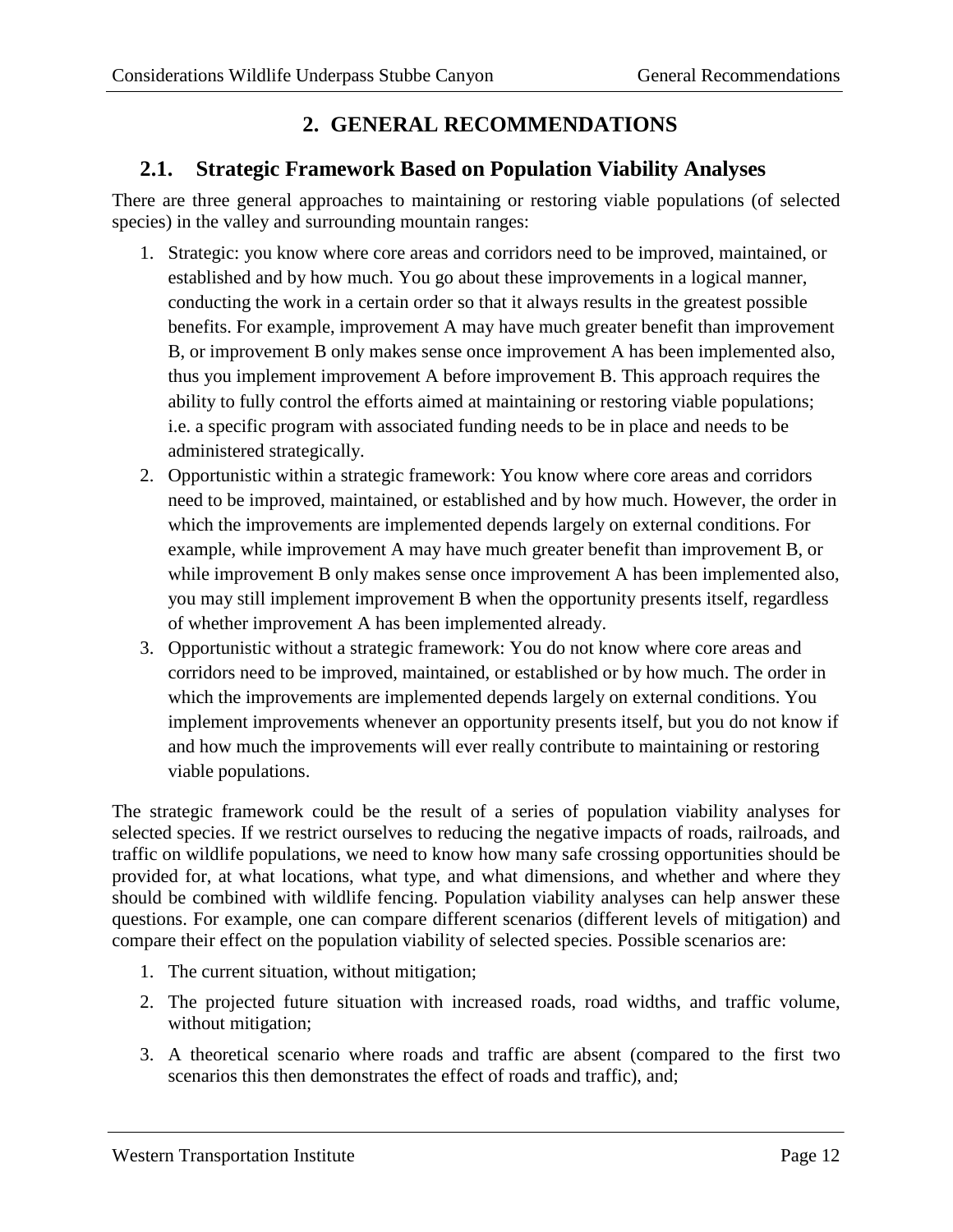4. Different scenarios for the current and/or projected situation with different levels of mitigation (vary the number, location, type, and dimensions of the safe crossing opportunities and associated mitigation measures). One can then compare the effectiveness of the scenarios with different levels of mitigation to a management goal. A management goal could be to have 95% probability that a population of a certain species will persist over the next 500 years. In areas that are of particular importance, for example a network that includes a national park, one may be less tolerant to potential extinction events; e.g. one may have a goal to have 99% probability that a population of a certain species will persist over the next 1,000 years. Again, the purpose of the analyses is to be able to compare the relative benefit of different combinations of mitigation measures in terms of their contribution to maintaining or restoring viable populations of selected species. The outcome of the analyses directly relate to management goals for the selected species, and one can change the level of mitigation, or adjust the management goals in an iterative process until one obtains an acceptable management goal with a realistic mitigation plan. For example, one can adjust the level of mitigation until the outcome of the population viability analyses meets the management goals. On the other hand, if one knows what set of mitigation measures can be realistically achieved, one can adjust the management goals accordingly, but then it is also clear what that means with regard to accepting certain probabilities of local or regional extinction for selected species. In summary, population viability analyses can help you decide on the number, location, type, and dimensions of the mitigation measures and should be considered a decision support tool that provides a strategic framework.

## <span id="page-12-0"></span>**2.2. Collect Data in the Field**

Specific consulting is required to decide on what species the population viability should be conducted for and if the required data are available (e.g. data on population size, demographics etc.). Regardless of what data may or may not be needed and available, and whether population viability analyses can be conducted, the following types of data can help you decide on specific locations for mitigation measures:

- a. Road mortality data: These data show what species are killed on the road(s) or railroads, in what numbers, and where. They show you where the animals cross the road(s) or railroad(s) unsuccessfully and where collisions occur. This type of data directly relates to human safety and is often collected by transportation agencies or other road management entities (carcass removal data for large mammals) and highway patrol (crash reports). However, the public can also contribute data on road killed animals, including through web based reporting systems.
- b. Observations of animals seen alive on or near roads and railroads: These data show where animals may want to cross road(s) or railroad(s) or where they cross them successfully. Note that these locations may be different from locations based on road mortality data. This type of data has a more direct relation to habitat connectivity and conservation goals and is typically not collected by transportation agencies. However, the public, especially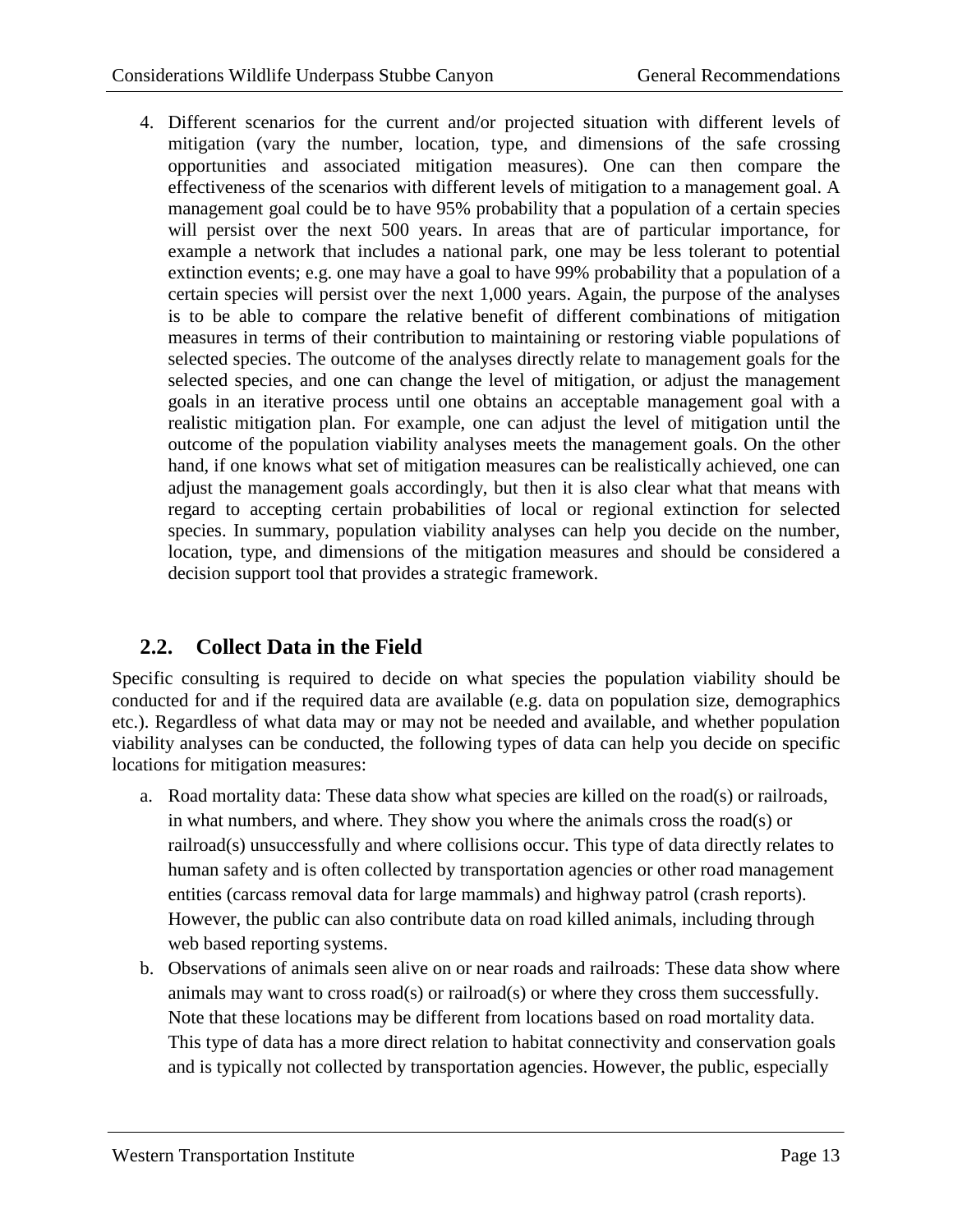local residents or commuters) can help collect this type of information using a range of methods, including submitting observations through a website into a centralized database.

It is important to include observations of animals seen alive on or near road(s) and railroads in any decision process as one should avoid blocking animal movements (e.g. through wildlife fencing) on locations where animals may cross the road(s) or railroad(s) successfully with no or little road mortality.

Once safe crossing opportunities are in place (e.g. wildlife underpasses), one may monitor which animal species use the structures in what number. Traditional methods (e.g. tracking, photo cameras) typically cannot distinguish between individuals. For example, 10 passages can result from 10 individuals each passing once, or one individual passing 10 times. If genetic samples can be obtained (e.g. hair follicle samples through barbed wire or tape), one can tell the individuals apart and it also shows the gender of the individuals involved (not the age though). Note that wildlife use of the safe crossing opportunities is likely to increase in the first few years after construction as the animals may need time to learn about their location and get comfortable using them.

If one collects data on the presence and abundance of different species in the areas adjacent to safe crossing opportunities, one can compare the presence and abundance (or passage rate) to that of the safe crossing opportunities to place the use of the crossing opportunities in perspective. If genetic samples are obtained from both sides of a road or railroad, one can measure whether the presumed barrier effect of the transportation infrastructure has resulted in genetic differences. The larger the genetic differences, the more likely it is that the transportation infrastructure is a substantial barrier to the movements of that species. Note that there may be a delayed effect. It takes multiple generations of genetic isolation to develop genetic differences. In other words, a recently built road may be an absolute barrier, but insufficient time may have passed to have that barrier effect result in genetic differences between the animals on either side of the road. Note that genetic differences are not necessarily detrimental, at least not on the short term. Genetic diversity is generally good as it may allow a population of a species to better cope with changing circumstances (e.g. resistance against a disease) and be more fertile (lack of genetic diversity can sometimes affect fertility). However, the presence of genetic differences is not necessarily the same as a lack of genetic diversity, and lack of genetic diversity is not necessarily an immediate threat to the viability of a population. The viability of a population is largely dependent on its effective population size. Most species face local or regional extinction because of small and isolated populations rather than a lack of genetic diversity. Thus data on the potential genetic differences of individuals that live on either side of the road are mostly a useful tool to show the presence and degree of potential isolation.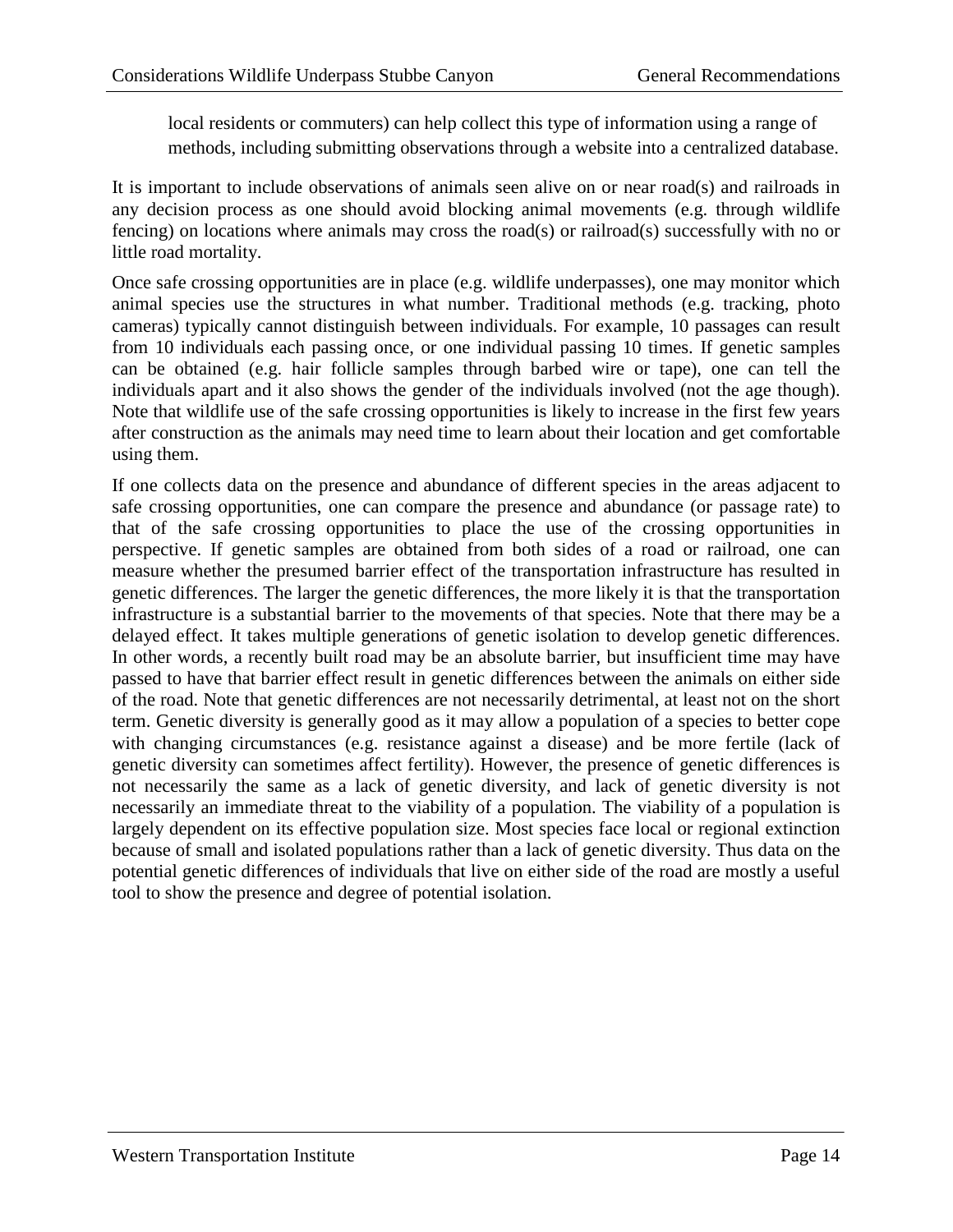# **3. SPECIFIC RECOMMENDATIONS**

## <span id="page-14-1"></span><span id="page-14-0"></span>**3.1. Location**

The barrier effect of Tamarack Rd is likely to increase as a result of growing traffic volume and perhaps eventual widening from two to four lanes. In that context, animal movements through the existing structures may be affected, increasing the overall barrier effect of the roads and railroad on that location. The proposed structure on Tamarack Rd can help reduce the barrier effect of Tamarack Rd. However, it is important to be aware of the fact that this is an opportunistic approach, taking advantage of the existing structures under I-10, the railroad, and the southern frontage road, anticipated changes in traffic volume and road with of Tamarack Rd, and a wish to mitigate for this anticipated increase in barrier effect. It is not based on a strategic approach that would ensure the minimum number, location, type, and dimensions for safe crossing opportunities in the Stubbe Canyon corridor. In this case the location is determined by the presence of the existing structures and the wash (hydrology) rather than current or potential animal movements. With regard to the location, one may consider the following parameters:

- 1. Place the proposed structure opposite of the eastern structures as they have greater dimensions than the western structures. However, note that based on preliminary data, the western structures curently receive greater wildlife use than the eastern structures (Personal comment Michelle Murphey, graduate student researcher, Center for Conservation Biology, University of California, Riverside), perhaps because of human disturbance (see later).
- 2. Place the proposed structure so that the animals that approach the structure can see through the structure or set of structures.
- 3. Place the proposed structure so that water is likely to flow through the structure in case of (relatively rare) flooding events (i.e. place it in an existing channel of Stubbe Canyon wash).

#### <span id="page-14-2"></span>**3.2. Number**

If possible, consider placing a second structure for Tamarack Rd opposite of the western structures. This will help allow the existing wildlife use of the western structures to continue.

## <span id="page-14-3"></span>**3.3. Type**

Considering the nature of the terrain and the occasional flooding event, an underpass seems more appropriate than an overpass. Animal detection systems can be considered for at grade crossings for large species on a low volume road, but these systems do not benefit small species or species that avoid open areas or unnatural substrate (e.g. asphalt). In addition, animal detection systems should still be considered experimental.

#### <span id="page-14-4"></span>**3.4. Dimensions**

The proposed structure is 24 ft (7.3 m) wide and 7 ft (2.1 m) high (measured from the animal's perspective). The proposed length of the structure (width of the road) is 43 ft (13.1 m) which anticipates the potential future widending of Tamarack Rd from two to four lanes (about 10 ft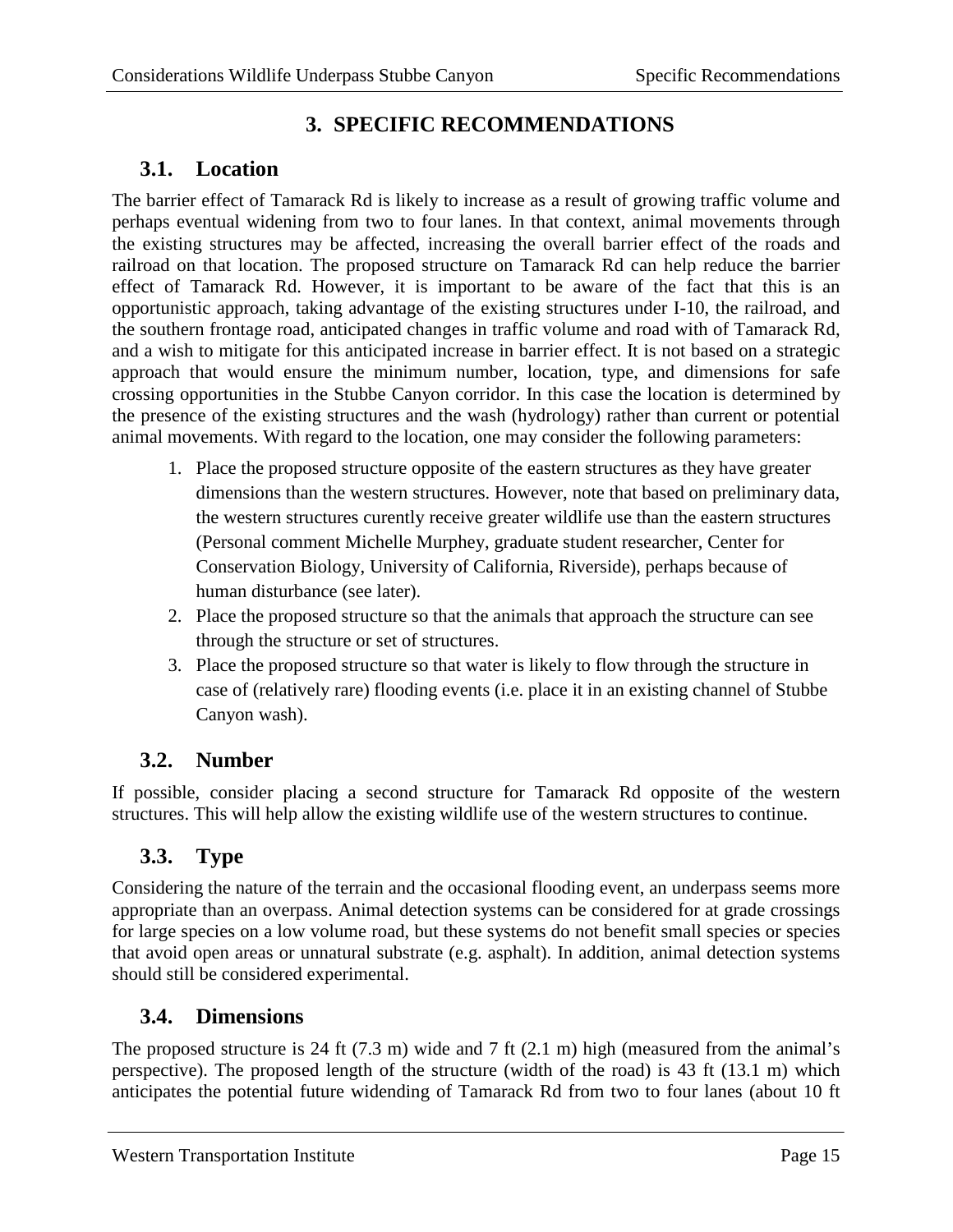(3.0 m) per lane). The openess of the structure is  $(W^*H)/L = (7.3 * 2.1)/13.1 = 1.17$ . The target species (see Table 1.1) that is most demanding with regard to the dimensions of a wildlife underpass is mule deer. The recommendations for the minimum dimensions of an underpass for mule deer are:

- a. 14 ft (4.3 m) wide, 14 ft (4.3 m) high, openness ratio ≥0.6 (Reed et al., 1975).
- b. 8 ft (2.4 m) tall and 20 ft (6.1 m) wide, openness ratio  $>0.8$  (Gordon & Anderson, 2003).
- c. 20-40 ft  $(7-12 \text{ m})$  wide, 10-15 ft  $(4.0-4.5 \text{ m})$  high (Clevenger & Huijser, 2009).

When we compare the proposed dimensions of the structure to the recommended minimum dimensions for mule deer, it appears that the height of the proposed underpass is too low. A minimum height of 8 ft (2.4 m) is recommended, but as the length (road width) of an underpass increases, one may consider increasing the height (and width) of the underpass further. Note that an underpass with a height of 7 ft (2.1 m) may still be used by a variety of the target species, including mule deer, but that the dimesnions, especially the height, are smaller than what is recommended for a wildlife underpass that includes mule deer as a target species. Another approach may be to make the structure the same dimension as the largest existing structure under I-10, the railroad and the southern frontage road. The result of this approach would then be that the structure on Tamarack Rd would not be the limiting factor for animals trying to cross the roads and the railroad at this location.

#### <span id="page-15-0"></span>**3.5. Habitat**

It is not sufficient to build enough safe crossing opportunities at the right locations with the right dimensions. The habitat leading up to and inside the crossing structures should also encourage the target species to use the structure. The following is an example of how one could approach this considering the target species. For the target plant species one may consider the dispersal methods for the species (e.g. seed transport through wind, water, specific animal species). This may provide clues for the desired habitat leading up to and inside the crossing structure. Invertebrates, amphibians, reptiles, and small mammals generally require cover and transition zones between cover and more open habitat. Cover can be provided in the form of rows of rocks, tree stumps, litter or branches (depending on what natural cover may be present in the surrounding area) (Figure 3.1). In this specific situation where there may be occasional high water flow through the structure, consider making the cover robust enough so that it does not wash away after the first flooding event. On the other hand the cover should not block the waterflow either as that can threaten the integrity of the road bed. Also consider providing attractive habitat for the target species in the other (existing) structures and in the areas between the structures to improve the overall passage rate of the animals under the roads and railroad. Amphibians require water, at least seasonally, and providing water may even result in breeding opportunities inside or near the structure.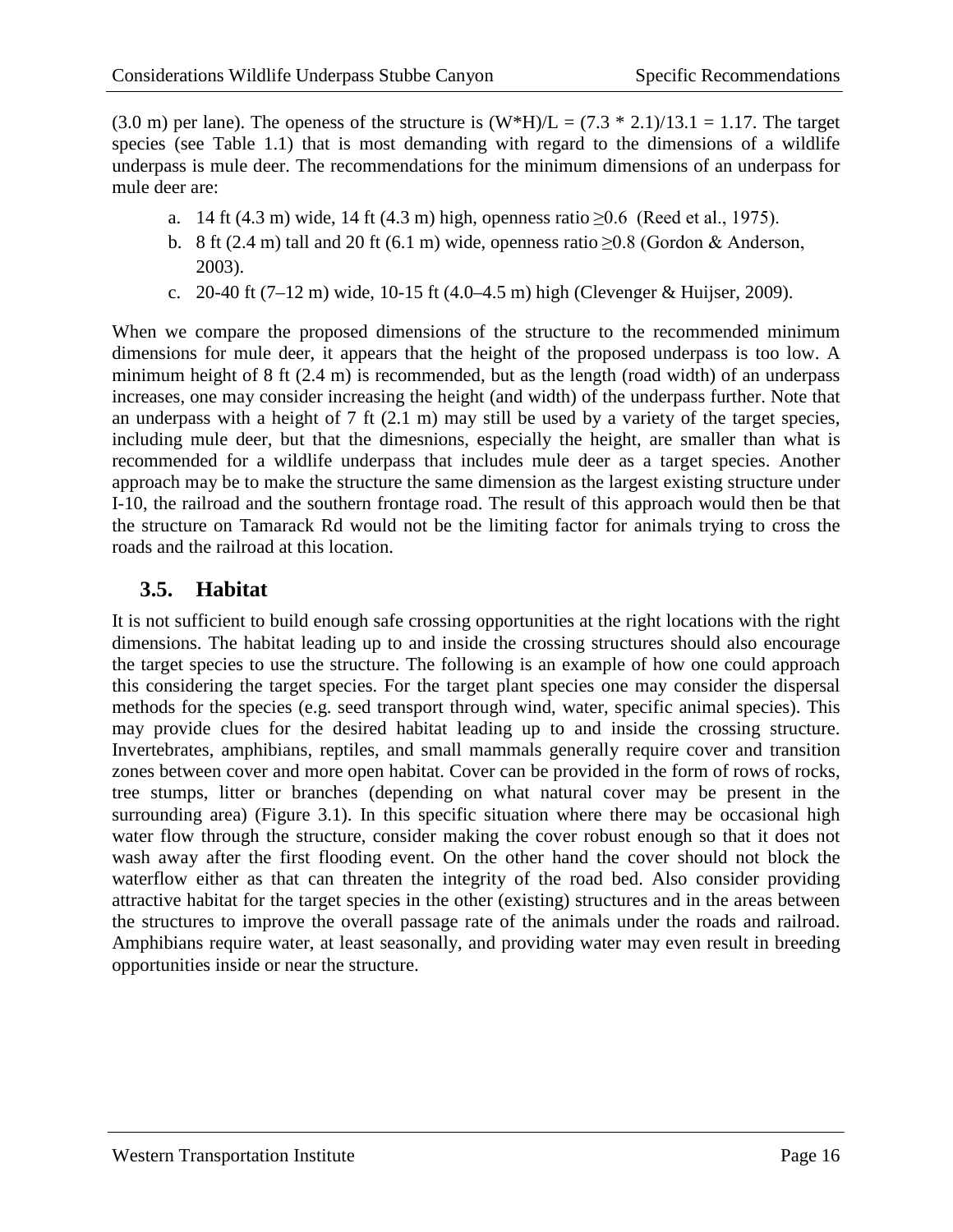

Figure 3.1: A row of tree stumps provides cover for invertebrates, amphibians, reptiles, and small mammals inside a modifed underpass originally build for traffic alone under a motorway (Copyright: Marcel Huijser). Note that vegetation grows where there is sufficient light and moisture, including in the median in between the two structures (one structure per travel direction).

#### <span id="page-16-1"></span><span id="page-16-0"></span>**3.6. Co-use by Humans**

In general, human co-use is negatively associated with wildlife use of crossing structures. Therefore, if possible, it is preferable to not have human use of wildlife crossing structures. On the other hand, relatively few crossing structures have been built that are exclusively for wildlife, and it may be wise to look for other partners in society that also need to cross major infrastructure, especially for partners that promote non-motorized travel (pedestrians, bicycles, horses, livestock). In general, if we are dealing with a multifunctional landscape with considerable human disturbance present in area, and a target species that is not very sensitive to human disturbance, and perhaps even thrives with a certain level of human disturbance, shared use may be considered. Separate structures for wildlife and human co-use are advised when dealing with important or sensitive ecological areas and target species that are sensitive to human disturbance. If human use is combined with wildlife use, it is advisable to locate the path for humans (and their potential vehicles) on one side of a structure rather than in the middle. This minimizes the disturbance associated with the human use.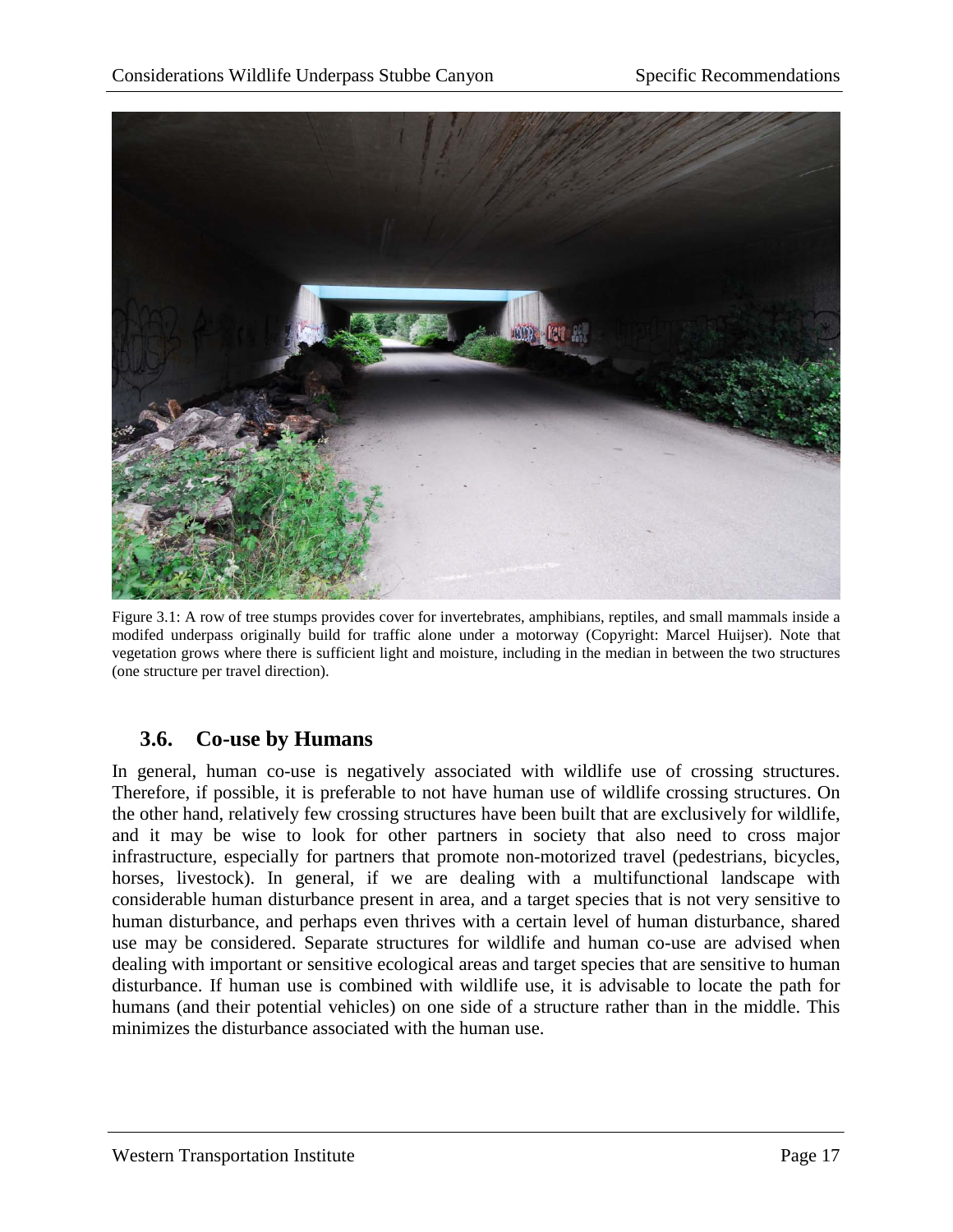## <span id="page-17-0"></span>**3.7. Fencing**

While fencing alone can substantially reduce wildlife road mortality, it is generally considered bad practice to increase the barrier effect of roads and traffic without also providing for sufficient safe crossing opportunities. The use of fences alone, without safe crossing opportunities, is especially discouraged when the population size of a species is stable or increasing or if it is known that the animals need access to resources on both sides of the road decline (Jaeger  $\&$ Fahrig, 2004). On the other hand, fences are recommended when the traffic volume is so high that animals almost never succeed in their attempts to cross the road, or when the population of the species of concern is declining and high traffic mortality is known to contribute to the decline (Jaeger & Fahrig, 2004). When fences are combined with a sufficient number of safe crossing opportunities (not too far apart), of the right type, in the right locations, and of the right dimensions, fences not only help reduce direct road mortality, but they can also help guide the animals towards the safe crossing opportunities. When fencing over shorter or greater length is considered, treat the roads and railroad as a transportation corridor rather than individual roads or railroads. In other words, fence the north side of Tamarack Rd, and the south side of the southern frontage road, and make sure the animals fully cross all the western or eastern structures and do not end up in the median of I-10, or in the space between the roads and railroad.